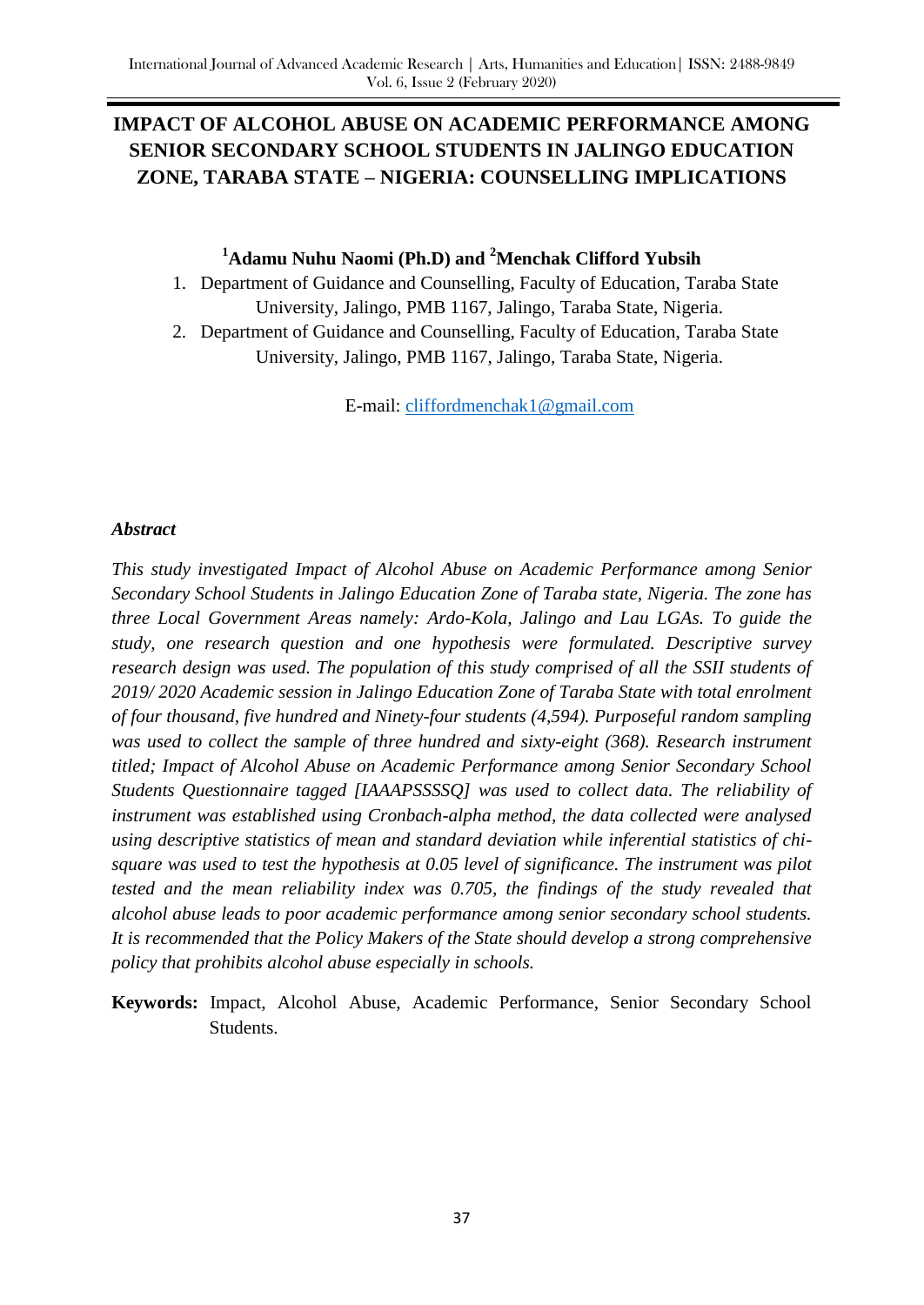### **Introduction**

Academic performance is the outcome of education, the extent to which a student, teacher or institution has achieved their educational goals. Academic performance is commonly measured by examination or continuous assessment but there is no general agreement on how it is best tested or which aspects are most important. The academic performance of students is greatly affected by alcohol abuse and addiction (Attah, Baba & Audu, 2016). Idoko, Muyiwa & Agoha (2015) discussed that parents care about their child"s academic performance because they believe that a good academic result will provide lucrative careers with adequate job security. Academic Performance in school is evaluated in a number of ways. For instance, students demonstrate their knowledge by taking written and oral continuous assessments tests or examination, performing presentations, turning in home work and participating in class activities and group discussions.

Various researches have been carried out to determine the factors contributing to students" poor academic performance. Ali, Haider, Munir, Khan & Ahmed (2013) opined that a student's educational success is contingent heavily on social status of student's parents/ guardians in the society. Brown and Pela (2000) noticed the same that parent"s income or social status positively affects the student test score in examination. Enyi, Kpurkpur, Onah, Omenka, Iorkpiligh, Igori, Eru & Jato (2017) observed that the measurement of students' previous educational outcomes is the most important indicators of students" future academic performance. It states that, "the higher the previous performance is, the better, and will predict the student's academic performance in future'.

Alcohol is a colorless, volatile, flammable, fermented liquid that has intoxicating constituent of wine, beer, spirits and other drinks. Alcohol is no ordinary commodity but a substance that can be depended upon. Production and consumption of alcohol in the modern Nigeria is on the increase and the volume is highly unrecorded due to illegal and local productions and the scarcity of data on the legality of production (Chikere & Mayowa, 2011). World Health Organization (2004) ranked Nigeria among the thirty nations with the highest per capita consumption of alcohol worldwide. The new drinking norms that have evolved are drinking competitions among youths. Bar owners, brewery's representatives set out prizes for the fastest drinkers and the winner is judged based on the quantity consumed (Odejide et al, 1987, 1999, 2006, as cited by Idoko et al., 2015). Currently, Nigeria is ranked  $27<sup>th</sup>$  globally in alcohol consumption, making it one of the leading African countries in alcohol consumption. It has been reported that alcohol is the most common used substance in Nigeria characterized by heavy drinking (Opeyemi, Mojisade and Oladimeji, 2019).

In Nigeria there is star trek, gulder ultimate search and a host of others. In the universities there is a group known as kegite club which uses palm wine as holy water. Heavy drinking by students can lead to positive blood alcohol levels the next day, affecting their academic programmes or class. Sleeping off after a buzz is a common practice, it can interfere with the sleep cycle, resulting in an increase in anxiety, jumpiness, irrational talks and irritability, and fatigue the day after that. Although most people take for granted that alcohol impairs memory of events that occur during intoxication, alcohol consumption has far reaching effects on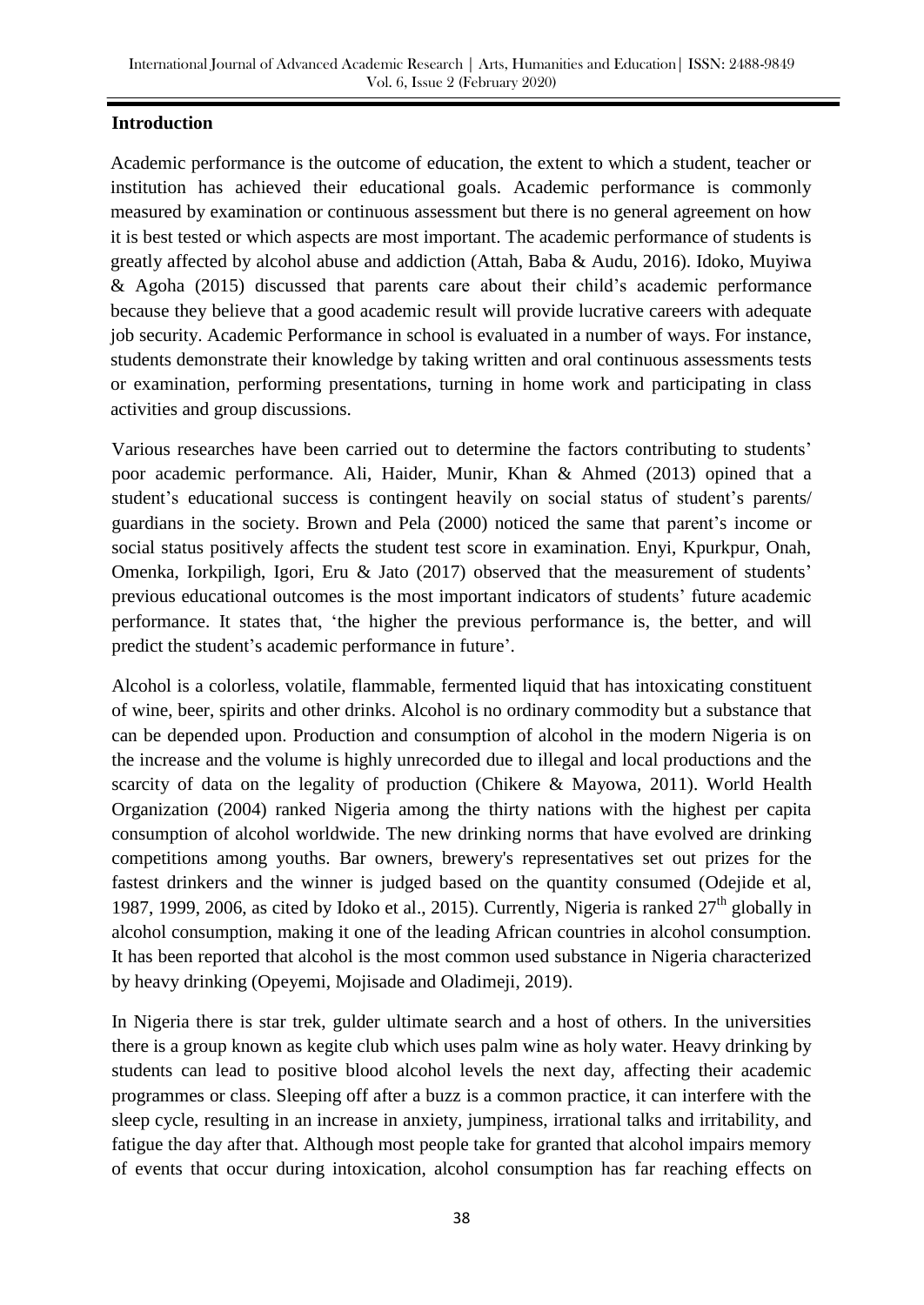memory and learning ability. Alcohol abuse can affect the biological development of young people as well as their academic performance and behaviour. Serious alcohol use among youth has significant neurological consequences. Alcohol damages areas of the brain responsible for learning and memory, verbal skills and visual-spatial cognition. Diagnosticians often find that these skills in adolescents who abuse alcohol are deficient in comparison to those who abuse alcohol. Scientists know that alcohol problems are tied to lower grades, poor attendance and increased dropout rates. Youths engage in alcohol use to help them cope with academic stress, negative emotions and make them look mature. Students that use alcohol as a coping mechanism tend to indulge more always in the use of alcohol and most of the time apply defence mechanism by engaging in denial and rationalization (Idoko et al., 2015). Almost one third of school students admit to having missed a class, and failing a test/examination because of alcohol (school Daze, 2000).

According to Mamman, Ahmad, and Lim (2014), "Alcohol abuse appears to be common among males with 94.2 percent than females 5.8 percent, and the age of first use is 10 to 29 years". It is also observed that drinking of palm wine and locally brewed alcohol such as "ogogoro", "burukutu" as well as chewing of different stimulating plants and their products is common in Nigeria.

## **Statement of the Problem**

Great numbers of school age youths are roaming the streets of Jalingo with mental problems, indulge in rape, murder, theft, armed robbery, thuggery, dropping out of schools, wallowing in hospital wards, convicted and incarcerated in prison custody as a result of substance abuse. The menace of substance abuse has eaten deep into the fabrics of our society with no effective control measure especially in our secondary schools to tackle the problem headlong. The need to invest in preventive strategies is therefore needed, rather than the prevailing curative approaches which impacts are hardly felt. In addition, data on the trends of alcohol abuse and outcomes of poor academic performance among secondary school students remain largely undocumented in Jalingo Education zone, Taraba State, Nigeria. There is therefore need to seek more dynamic approach to combating this problem that seems to have damaged individuals especially in senior secondary schools in Jalingo Education Zone, Taraba State, Nigeria.

## **Purpose of the Study**

The purpose of this study is to assess the impact of alcohol abuse on academic performance of senior secondary school students in Jalingo Education zone, Taraba State, Nigeria. The specific objective of the study is to:

• Determine the impact of alcohol abuse by senior secondary school students on their academic performance in Jalingo Education zone, Taraba State, Nigeria.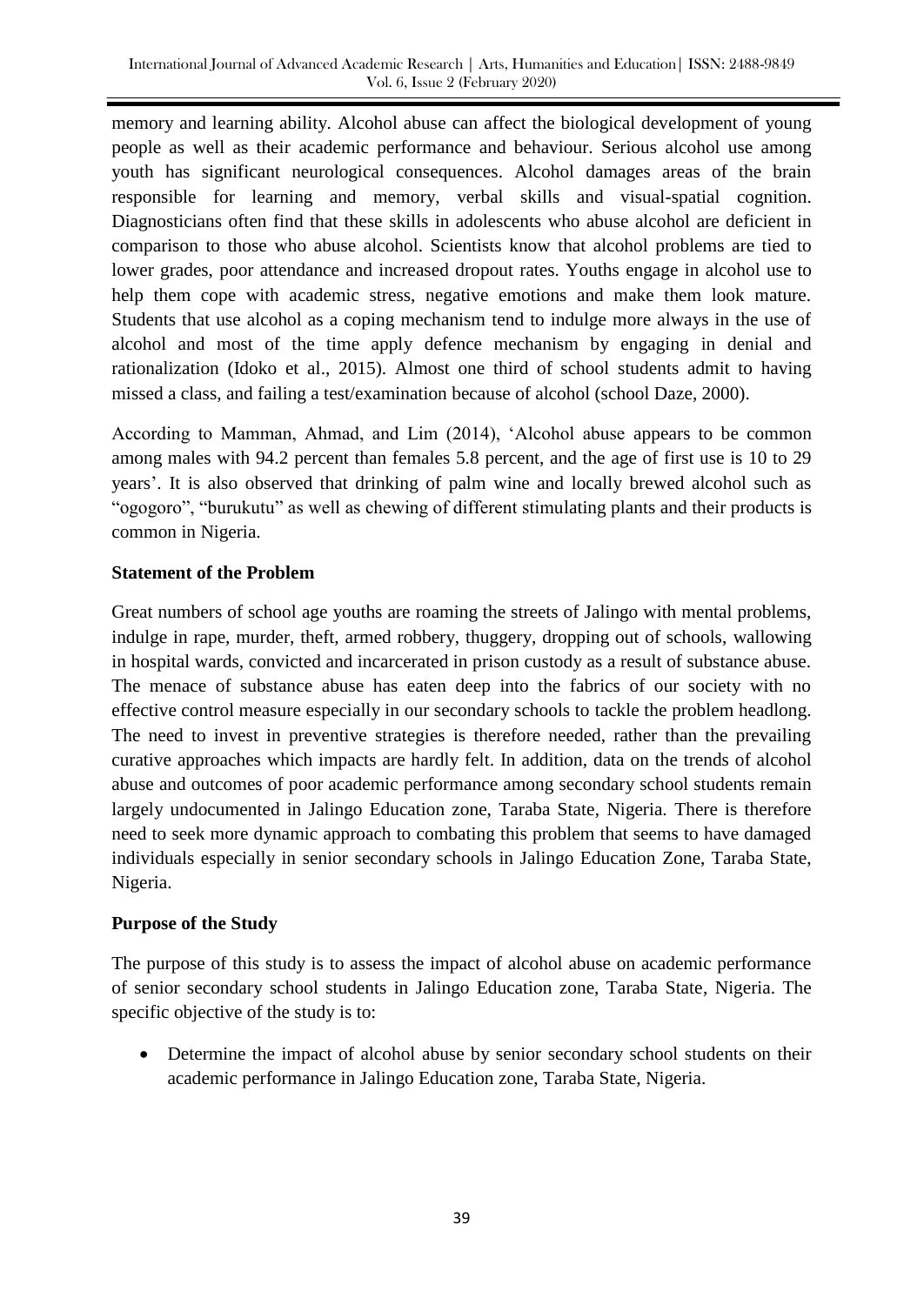### **Research Question**

One research question was formulated to guide the study:

 What impact does alcohol abuse have on academic performance of senior secondary school students in Jalingo Education zone, Taraba State, Nigeria?

### **Hypothesis**

One null hypothesis was tested for generalization of findings at 0.05 alpha level of significance:

• There is no significant impact of alcohol substance abuse on academic performance among senior secondary school students in Jalingo Education Zone, Taraba State, Nigeria.

### **Methodology**

The research design adopted for this study is descriptive survey research design. Descriptive survey design collects information about a defined situation and condition or environment and the people (Okogun, 2016).

The population of this study comprised of all the SSII students of 2019/ 2020 academic session in Jalingo Education Zone of Taraba State which has 47 senior secondary schools with a total enrolment of four thousand, five hundred and ninety-four students (TSPPMB, 2019/2020). This study is limited to SSII students because they are the most current set of students on ground and they form the most stable class suitable for the purpose of the study.

The sample size for this study is three hundred and sixty-eight. Multi-stage sampling was used to select the sample size for the study using the Taro Yamane's (1976) formula for determining sample size.

The main instrument for this study is questionnaire titled: Impact of Alcohol Abuse on Academic Performance among Senior Secondary School Students Questionnaire tagged [IAAAPSSSSQ]. A pilot study was carried out on 40 male and female students at Government Day Secondary School Nukkai. The pilot study yielded a Cronbach alpha coefficient index of 0.705. This shows that the instrument is reliable. Inferential statistics of Chi-square was used to test the hypothesis at 0.05 level of significance. Descriptive statistics of mean and standard deviation was used in answering the research questions using the SPSS package.

## **DATA ANALYSIS, RESULTS AND DISCUSSIONS**

### **Data Presentation, Analysis and Interpretation**

The data collected for the study were presented and analysed using mean and standard deviation to answer the research question.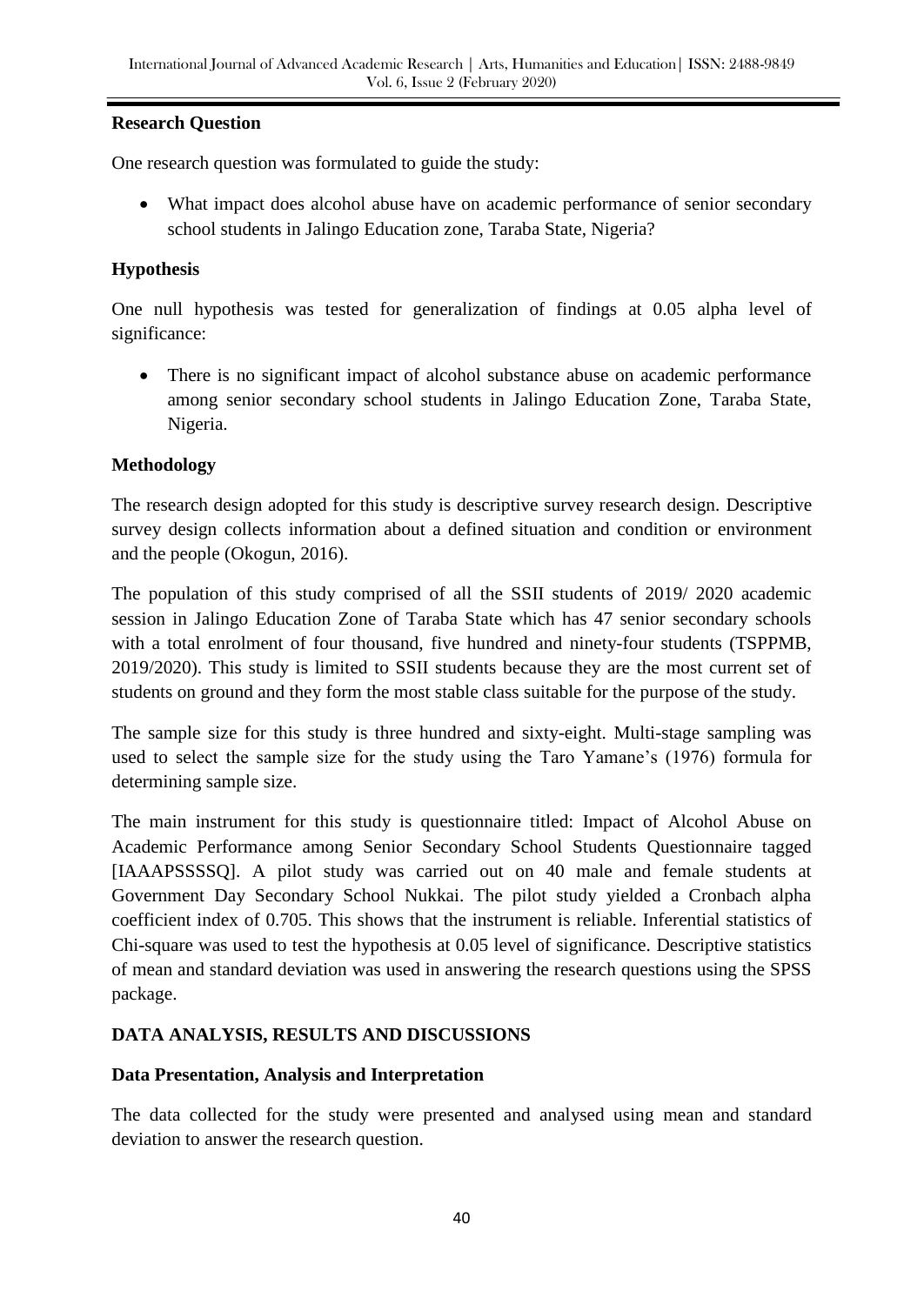### **Research Question**

What impact does alcohol substance abuse have on academic performance of senior secondary school students in Jalingo Education Zone, Taraba State, Nigeria?

#### **Table 1**

Means and standard deviations on alcohol substance abuse on academic performance of senior secondary school students in Jalingo Education Zone, Taraba State, Nigeria.

| S/N                                            | <b>Statement</b>                                   | <b>SA</b> | $\mathbf A$ | D   | <b>SD</b> | <b>MEAN</b> | <b>SD</b> | <b>DECISI</b>  |
|------------------------------------------------|----------------------------------------------------|-----------|-------------|-----|-----------|-------------|-----------|----------------|
|                                                |                                                    |           |             |     |           |             |           | ON             |
|                                                | 1. Alcohol abuse is an impediment to 243           |           | 85          | 19  | 19        | 3.51        | 0.82      | HI             |
|                                                | student performance.                               |           |             |     |           |             |           |                |
|                                                | 2. Students who abuse alcohol perform 53           |           | 44          | 86  | 183       | 3.09        | 1.09      | H <sub>I</sub> |
|                                                | better than their counterpart.                     |           |             |     |           |             |           |                |
| 3.                                             | fail<br><b>Students</b><br>who<br>abuse<br>alcohol | 172       | 100         | 48  | 46        | 3.09        | 1.05      | H <sub>I</sub> |
|                                                | Continuous Assessment.                             |           |             |     |           |             |           |                |
|                                                | 4. Students who abuse alcohol often fail 186       |           | 104         | 26  | 50        | 3.16        | 1.05      | H <sub>I</sub> |
|                                                | their examination.                                 |           |             |     |           |             |           |                |
|                                                | 5. Alcohol<br>experience<br>abusers<br>class       | 174       | 123         | 32  | 37        | 3.19        | 0.97      | H <sub>I</sub> |
|                                                | demotion.                                          |           |             |     |           |             |           |                |
|                                                | 6. Alcohol makes students often perform 201        |           | 106         | 17  | 42        | 3.27        | 0.99      | H <sub>I</sub> |
|                                                | poorly in academic activities.                     |           |             |     |           |             |           |                |
|                                                | 7. Alcohol makes students easily involve in 210    |           | 102         | 28  | 26        | 3.36        | 0.90      | H <sub>I</sub> |
|                                                | examination malpractice.                           |           |             |     |           |             |           |                |
|                                                | 8. Alcohol abusers are those with least 166        |           | 119         | 49  | 32        | 3.14        | 0.96      | H <sub>I</sub> |
|                                                | grade.                                             |           |             |     |           |             |           |                |
|                                                | 9. The effect of alcohol abuse is only within 67   |           | 78          | 101 | 120       | 2.25        | 1.10      | <b>NI</b>      |
|                                                | internal examination.                              |           |             |     |           |             |           |                |
|                                                | 10 Students that abuse alcohol do not study 165    |           | 126         | 26  | 49        | 3.11        | 1.02      | HI             |
|                                                | for test, assignment and exam.                     |           |             |     |           |             |           |                |
|                                                | <b>Grand Mean</b><br>3.12                          |           |             |     |           |             |           | H I            |
| <b>Source: Researcher's Field Survey 2019.</b> |                                                    |           |             |     |           |             |           |                |

Results in table 1 show that all the items have the mean rating scales above the benchmark of 2.50 except the mean of item no 9 which states that: "The impact of alcohol abuse is only felt within internal examination". This shows that alcohol substance abuse has negative impact on academic performance of senior secondary school students in Jalingo Education Zone, Taraba State, Nigeria.

### **Hypothesis Testing**

The main statistics used for analysing this study is the chi-square.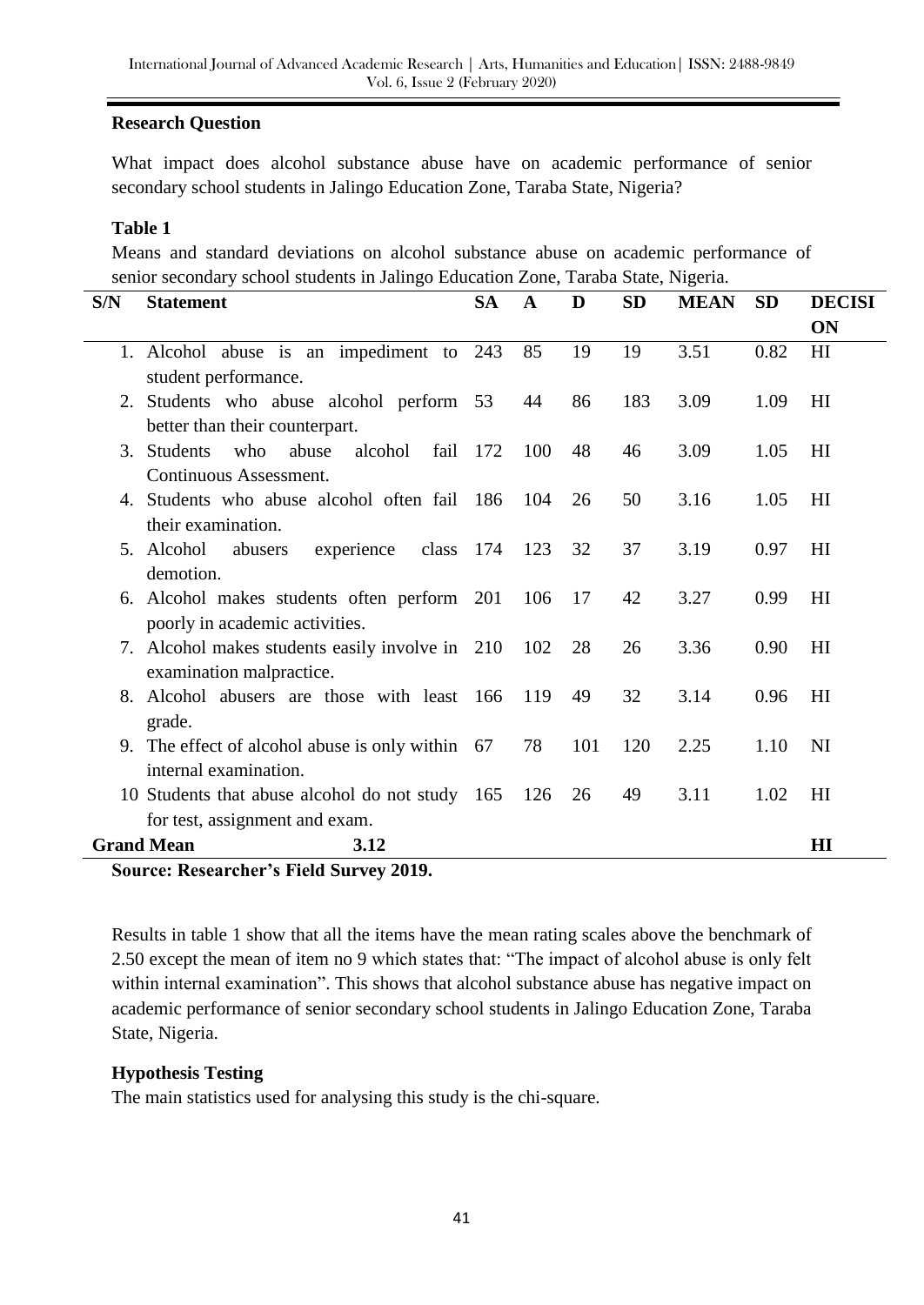## **Hypothesis**

There is no significant impact of alcohol substance abuse on academic performance of senior secondary school students in Jalingo Education Zone, Taraba State.

### **Table 2**

Chi-square Test of impact of alcohol substance abuse on academic performance of senior secondary school students in Jalingo Education Zone, Taraba State.

|                                 | Value            | Df  | Asymp. Sig.<br>$(2-sided)$ |
|---------------------------------|------------------|-----|----------------------------|
| Pearson Chi-Square              | $6.0382^{\rm a}$ | 195 | .000                       |
| Likelihood Ratio                | 302.323          | 195 | .000                       |
| Linear-by-Linear<br>Association | 86.025           | 1   | .000                       |
| N of Valid Cases                | 366              |     |                            |

Table 2 presents chi-square at 195 degree of freedom ( $x^2 = 6.038$ , p =.000), this signifies that there is statistically significant impact of alcohol substance abuse on students" academic performance in Jalingo Education zone. Thus, null hypothesis that says, alcohol substance abuse has no significant impact on students" academic performance is hereby rejected. It means that there is a negative impact of alcohol on students' academic performance in Jalingo Education Zone.

### **Discussion of Findings**

Mean and standard deviation were used to answer the research question on the independent variable. However the inferential statistics of chi-square was used for the analysis of the hypothesis on the Impact of Alcohol Abuse on Academic Performance of Senior Secondary School Students in Jalingo Education Zone, Taraba State, Nigeria.

The mean and standard deviation scores rating items on the impact of alcohol substance abuse on academic performance of senior secondary school students in Jalingo Education Zone, Taraba State, Nigeria, is significant. Result revealed that item 1 which states "Alcohol abuse is an impediment to student academic performance" has the highest mean rating of 3.51 and 0.82 standard deviation as perceived by the respondents followed by item 7 "Alcohol makes students easily involve in examination malpractice" with a mean rating of 3.36 and 0.90 standard deviation. Item 6 is 3rd with a mean rate of 3.27 and 0.90 standard deviation while "Alcohol abusers experience class demotion is  $4<sup>th</sup>$  having 3.19 mean score and 0.97 standard deviation. Result also showed that "Students who abuse alcohol often fail their examination came  $5<sup>th</sup>$  having 3.16 mean score and 1.05 standard deviation. Similarly, respondents believed item 8 which states "alcohol abusers are those with least grade" has a negative impact on students' academic performance with the mean average of 3.14 and 0.96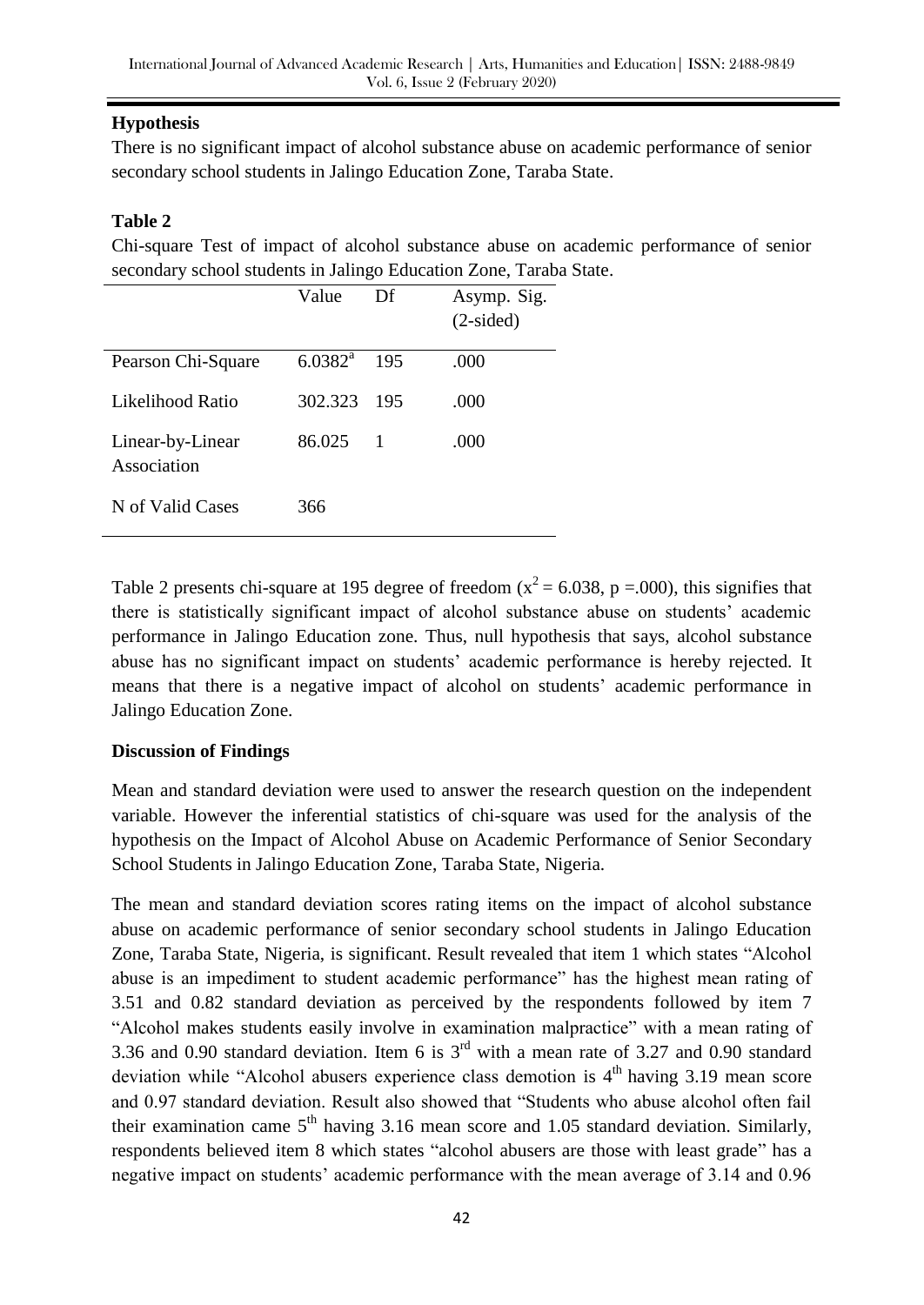standard deviation. In a related development, "students that abuse alcohol do not study for test, assignment and exams" is believed to make negative impact on students" academic performance as indicated by the mean rating of 3.11 and 1.02 standard deviation. The respondents perceived items 2 & 3 have equal high impact on academic performance of students with the mean scores of 3.09 each and 1.09, 1.05 standard deviation respectively. However, it was perceived that item 9 which states "the effect of alcohol abuse is only within internal examination" has no impact on students' academic performance revealing a mean score of 2.25 and standard deviation 1.10.

All the items have mean rating score above the average mean including grand mean, the grand mean for the ten items which is 3.12 is above criterion mean which indicate that the respondents perceived that alcohol substance abuse has impact on academic performance of senior secondary school students in Jalingo Education. Similarly, chi-square at 195 degree of freedom ( $x^2 = 6.038$ , p =.000), this signifies that there is statistically significant impact of alcohol abuse on students" academic performance.

The result is in agreement with the study of Enyi (2017), on the Effect of Alcohol Consumption on Academic Performance of Students in Tertiary Institutions, College of Education, Oju, Benue State, Nigeria. Findings of the study revealed it is generally agreed that alcohol consumption among students can lead to serious health issues and even influence their academic performance. From the result of the analysis, it is therefore concluded that alcohol consumption among students can cause health issues, temporal memory loss, liver diseases, kidney failure, high blood pressure, other diseases and eventually, poor academic performance.

The present study supports the findings of Idoko (2015) who investigated the Effect of Alcoholism on Students" Academic Performance in Delta State University, Nigeria. The findings divulged that 24 participants representing 12% were 100 level students, 28 participants (14% ) were 200 level, 41% were 300 level students, 42 participants (21%) were 400 level students, 2 (12%) were 500 level students. Their CGPA indicated that 56 participants (28%) have CGPA of 1.00-2.49, 94 (47%) have CGPA of 2.50-3.49, 12% have CGPA of 3.50-4.49 and 26 participants (13%) have CGPA of 4.50-5.00. Students who consume alcohol are 170 participants (85%), 30 participants (15%) do not. 112 participants (66%) missed class/failed test due to hang over while 58 (34%) denied missing test due to hang over. Nevertheless, the findings are in agreement with the work of Okagua (2015), who carried out a study on Prevalence of Alcohol Consumption among Secondary School Students in Port Harcourt Nigeria. His Results shows that, academic grades showed an inverse relationship with consumption of alcohol. Majority of those who drank alcohol (42.6%) were experimenting with alcohol, though 5.4% abuses are due to addiction. The most common problems experienced by abusers were fatigue and stupor with little or no productivity, alcohol made them behave in ways they later regretted and hurt their relationships.

### **Recommendations Based on Findings**

Based on findings of the study, the following recommendations are made: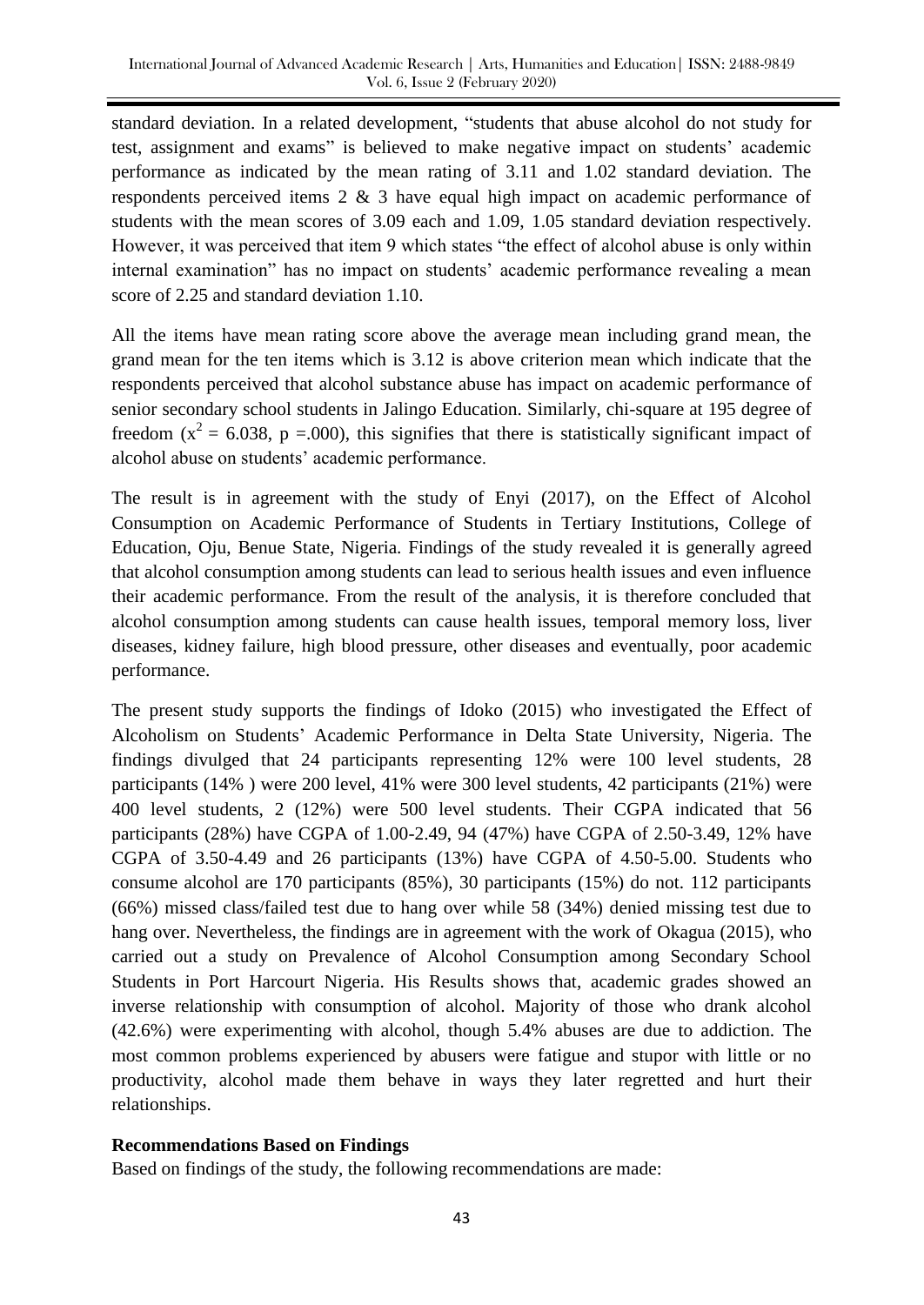(1) Policy Makers of the States should develop strong and comprehensive policies that address learning in a wide range of spheres, including the economic, political, social, cultural, technological environmental as well as laws regarding alcohol abuse.

(2)Awareness Campaigns**:** awareness campaign should be put in place. When students and parents become aware of the dangers and effects alcohol has on their lives, it keeps the issue alive and important. Some examples of awareness campaigns include: Posters and pamphlets, using drama, dance or song to express an idea, radio discussions and public service announcement, video presentation, slogans printed on T-shirts, containers and so on.

## **Counselling Implications:**

To nurture a favorable policy environment, State Government should consider:

- (1) Educational counselling should take place within the learning environment.
- (2) Counselling unit and or clinic should be established in each of the Local Government Areas in the zone
- (3) Group counselling should be encouraged.
- (4) Every secondary school should have a Guidance Counsellor in order to:
- 4a. Assist the students to create new, more flexible arrangement that will aid persistence, through prioritization of daily activities, especially assignments, time spent on work, hobbies, family or friends and make decision how to manage the time well, as well as help students to adopt behaviours that are positive through the development of attitudes that build up self-confidence. The Counsellor will assist students to see clearly the aims, goals and ideas of learning situation and be able to know what has to be done, when to do it and how to do it. It follows up with the client to monitor the progress or attainability of the goals set in making career and occupational decision with methods of measuring knowledge and skills like inventories, questionnaire, and tests to verify or refute any claim.
- 4b. The Counsellor will aid in the promotion of advocacy as a tool for raising the profile of students and lifelong learning through keeping records and prepare reports related to the needs of students, which will later form baseline data for further studies.